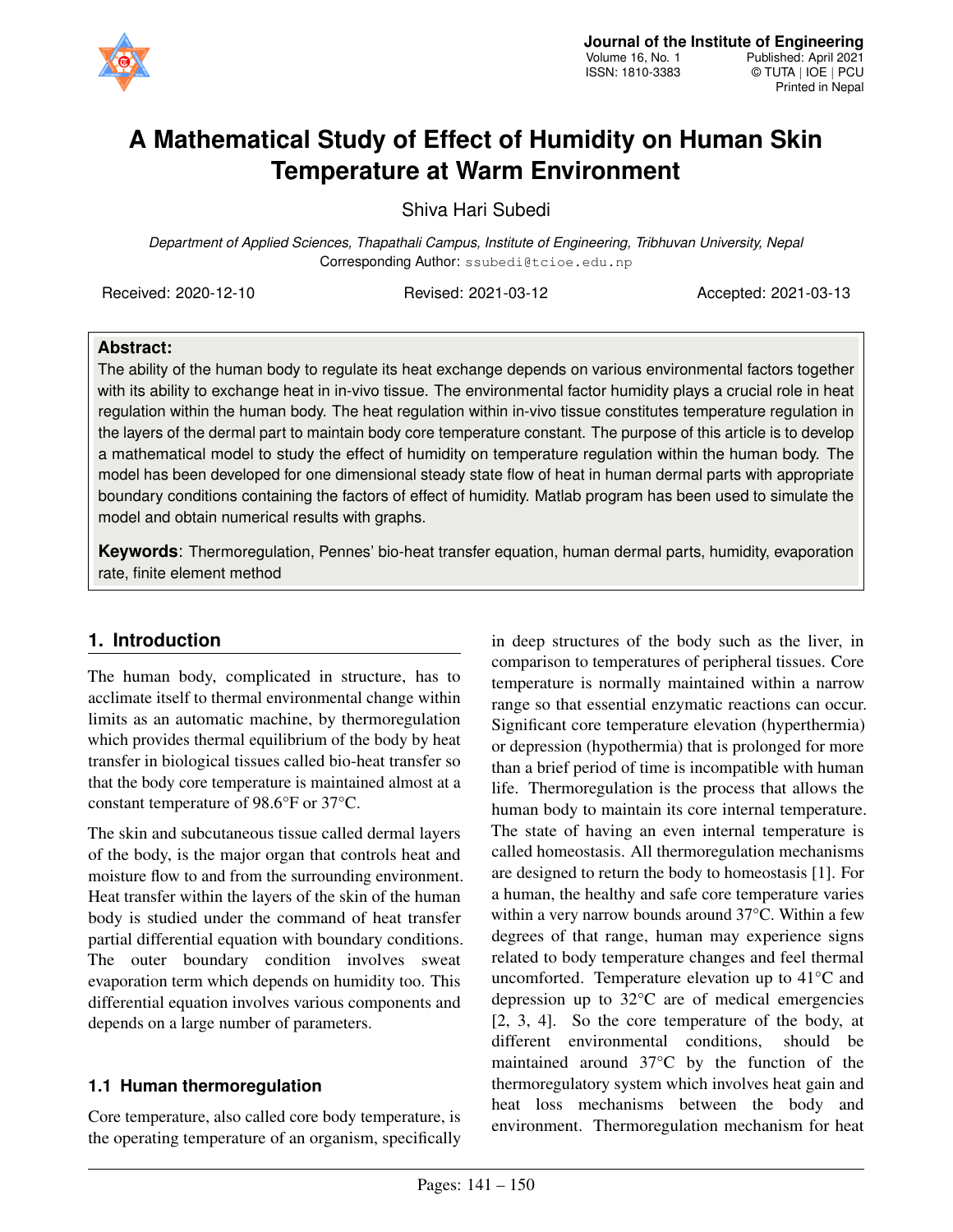gain or thermal input to a body includes conduction, convection, radiation and metabolism. Whereas mechanism for heat loss or thermal output from the body includes conduction, convection, radiation and evaporation. The human dermal part, generally divided into three layers: epidermis, dermis, subcutaneous tissue plays the main role in human thermoregulation.

### **1.2 Humidity and its effects**

The atmospheric layer above the surface of the earth includes air as mixture of gases, dust particles and water vapors. The amount of water vapors in the air mixture makes the climate dry or moist. Humidity is the amount of water vapor in a given space of the atmosphere. The measurement of the humidity of air can be described in various patterns.

Absolute Humidity  $(Kg/m^3)$  is the density of water vapor per unit volume of air. Specific Humidity (*Kg*/*Kg*) is the weight of water vapor per unit weight of dry air. Relative Humidity  $[RH]$  (%) is the ratio of the actual vapor pressure of the air-vapor mixture to the pressure of saturated water vapor at the same dry-bulb temperature times 100. RH depends on temperature and the pressure of the system of interest. It requires less water vapor to attain high RH at low temperature. More water vapor is required to attain high in warm or hot air.

The thermal effect of humidity on the human comfort is small, that is, comfort is maintained over a wide range of humidity. The body feels no discomfort at RH 20%- 50% in winter and the tolerance range extends up to 60% RH in summer. Above that with temperature 75°F, the skin feels sweaty. In hot summer weather, high humidity reduces the rate of heat loss as it slows down the rate of evaporation. So body temperature tends to rise and human feels more temperature than actual air temperature. Such type of phenomena can be described by 'Heat Index' [\[5\]](#page-8-4).

High RH disturbs the air to absorb the sweat from the skin which results more sweating so that body feels hot and sticky. When sweating can't cool down the body, core temperature begins to rise resulting in overheating, commonly known as heat exhaustion which leads to dehydration and chemical imbalances within the body. On the other hand low relative humidity may cause body temperature falling affecting the skin and respiratory system.

High humidity in summer can contribute to the growth

of mold, dust mites, and fungus, making it particularly dangerous for people with asthma and allergies. Low humidity in winter with dry air can lead to dry skin, irritated sinuses and throat, and itchy eyes. It may increase the risk of cold, flu, and other infections. Further, in low humidity, certain virus such as flu may be able to survive larger [\[6\]](#page-8-5). Harper [\[7\]](#page-8-6) reported that the survival rate of the influenza virus is only  $3 - 5\%$ after 6 hours in an environment of 20.5–24°C and 50% RH and above, but this rate increased to 66% under an environment of 20% RH. The influenza virus in the air loses infectivity in an environment with 50% RH and above, but its survival time is prolonged in an environment with an RH below 50% [\[8\]](#page-8-7).

Some researcher reported that there is a seasonal factor in the rate of influenza infection, with respiratory infection prevalent especially in winter. This explains the long survival rate of the organism in environments with low humidity in winter, and the inflammation of the nasal and pharngolaryngeal mucosa caused by cold air inhalation makes it easier for these mucosa to be infiltrated by the organism. Therefore, in an environment with an RH below 10%, it is fairly easy to catch a respiratory infection caused by an influenza virus in the air due to the fact that dryness of the nasal mucocilia compromises the defense mechanism [\[9\]](#page-8-8). Recent researches indicate that humidity is a consistent climatic factor contributing to SARS-CoV-2 transmission [\[10\]](#page-8-9) and dry air affects immunity, viral spread of covid-19 [\[11\]](#page-8-10). Nevertheless, hospitals must carefully control humidity since the level of bacteria propagation is lowest between 50 and 55 percent RH [\[12\]](#page-8-11).

# **1.3 Sweating**

Sweat is liquid made by the skin when the body is hot. Sweat is made in sweat glands under the surface of the skin, and it comes out of tiny pores in the skin. sweat is mostly water, but it also contains some minerals, lactate and urea. Main purpose of sweat secretion is to cool the body suffering from overheating by evaporation as sweat takes the heat from the body when it evaporates. Sweat also helps to remove waste from the body. The amount of sweat production depends upon environmental conditions, human states of emotion and physical activity. The average person has over 4 millions sweat glands distributed over the entire body, except for the lips, nipple and external genital organs, and hence maximum sweat rates of an adult can be up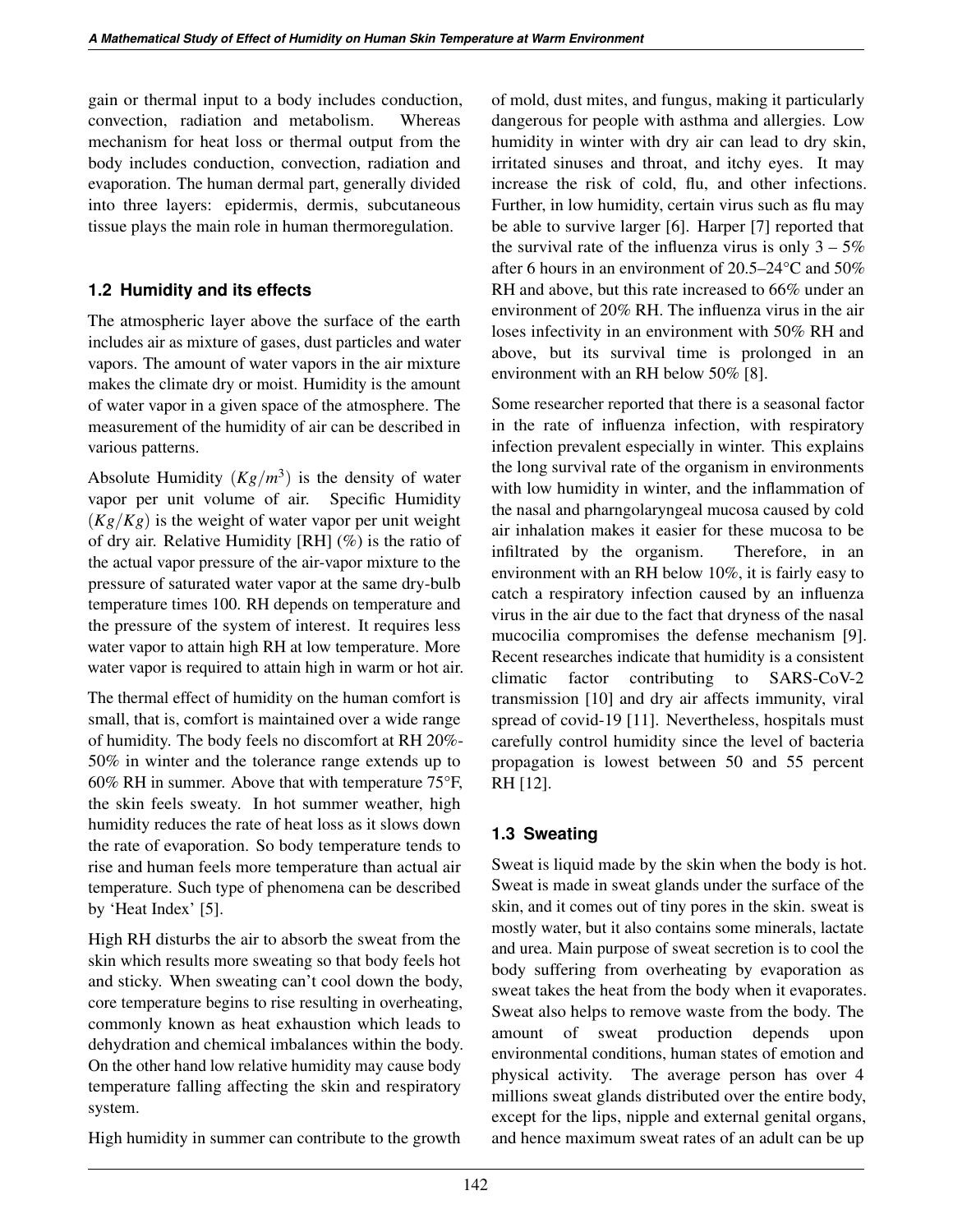to 10-15 litres/day [\[13\]](#page-8-12).

### **1.4 Finite element method**

The finite element method [\[14,](#page-8-13) [15,](#page-8-14) [16,](#page-8-15) [17\]](#page-8-16) is a powerful numerical technique that gives approximate solutions to differential equations that model field problem arising in physics and engineering. The finite element method requires a problem defined in geometrical space (or domain), to be divided into a finite number of smaller regions (elements). In the finite elements, each subdivision is unique and need not to be orthogonal as in finite difference methods. In one dimension the elements are lines, in two dimensions the elements are triangles or quadrilaterals while in three dimensions the elements are tetrahedral or prisms. The elements are interconnected at specified joints called nodes. Over each finite elements, the unknown field variables (e.g. temperature, velocity, pressure) are approximated using known functions; these functions can be linear or higher-order polynomial expansions in terms of the geometrical locations(nodes) used to define the finite element shape. The governing equations in the finite element method are integrated over each finite element and the contributions summed ("assembled") over the entire problem domain. As a consequence of this procedure, a set of finite linear equations is obtained in terms of the set of unknown parameters over the elements. Solutions of these equations are achieved using linear algebra techniques. Detailed information of theoretical development of the finite element method procedure can be easily and directly used to develop computer programming language such as Matlab [\[18,](#page-8-17) [19,](#page-8-18) [20,](#page-8-19) [21\]](#page-8-20).

### **2. Modal development and solution technique**

This section deals with the model formulation of one dimensional unsteady state temperature distribution in human dermal part. The model is generated from the Pennes' bio heat equation and the corresponding outer boundary condition in which the evaporative heat loss term is taken as an appropriate function of relative humidity and vapor pressure. The model gives generalization of tissue temperature as the function of depth of the skin measured perpendicularly from the outer surface. Variational Finite element method with Crank-Nicholson scheme is used to calculate the temperature distribution in three layers of the dermis.

### **2.1 Evaporative heat loss**

Evaporation, a principal cooling mechanism in human thermo-regulation, is the process of loosing heat energy through the conversion of water to gas. Since heat loss by radiation and heat loss by convection alone are not able to maintain adequate homeostasis at high environmental temperature or during strenuous physical activity, evaporative heat loss is necessary for thermal balance. Water absorbs a great deal of heat energy before vaporisation, so its evaporation from the body surface removes large amount of body heat. The water lost by evaporation reaches the skin surface by diffusion and by neuron-activated sweat glands. At temperature above  $36^{\circ}$ C or so, heat loss occurs by evaporation only. In addition to this the surrounding air must be relatively dry in order for heat loss by evaporation. Humid and warm air effectively try restrict evaporation. But at any atmospheric temperature below skin temperature, the body can loss heat by evaporation, even if the environment is 100% humid [\[22\]](#page-8-21).

In human body, evaporative heat losses under normal condition can occur by mainly three mechanisms [\[23\]](#page-8-22); by diffusion of water through the skin, by sweat secretion, and by evaporation of water into inspired air.

### **2.1.1 Formulation for evaporative heat loss [\[24,](#page-8-23) [23,](#page-8-22) [25,](#page-9-0) [26,](#page-9-1) [27,](#page-9-2) [28\]](#page-9-3)**

- (i) Vapor pressure of water at skin temperature:  $P_s = 1.92T_s - 25.3$  $(mmHg)^*$
- (ii) Partial vapor pressure of water in ambient air:  $P_a = P_v \times (RH\%)$  (*mmHg*)
- (iii) Rate of evaporative heat loss by diffusion:  $Q_d = \frac{4184}{3600} \times 0.35(P_s - P_a)$  (*W*/*m*<sup>2</sup>)<sup>\*</sup>
- (iv) Rate of evaporative heat loss by sweating:  $Q_s = \frac{4184}{3600} \times K_e(P_s - P_a)$  (*W*/*m*<sup>2</sup>)

Here  $T_s$  be skin temperature such that  $(27^{\circ}C < T_s < 37^{\circ}C)$  and  $P_v$  be saturated vapor pressure at air temperature (*mmHg*).

 $K_e$  be coefficient for evaporation (*Kcal*/*m*<sup>2</sup>*hrmmHg*) determined experimentally by several investigators.

Thus, total heat loss rate per unit area (neglecting evaporation into inspired air) is

$$
Q_E = Q_d + Q_s = \frac{4184}{3600} (P_s - P_a)(0.35 + K_e) = K(P_s - P_a)
$$
  
where,  $K = \frac{4184}{3600} (0.35 + K_e)$ .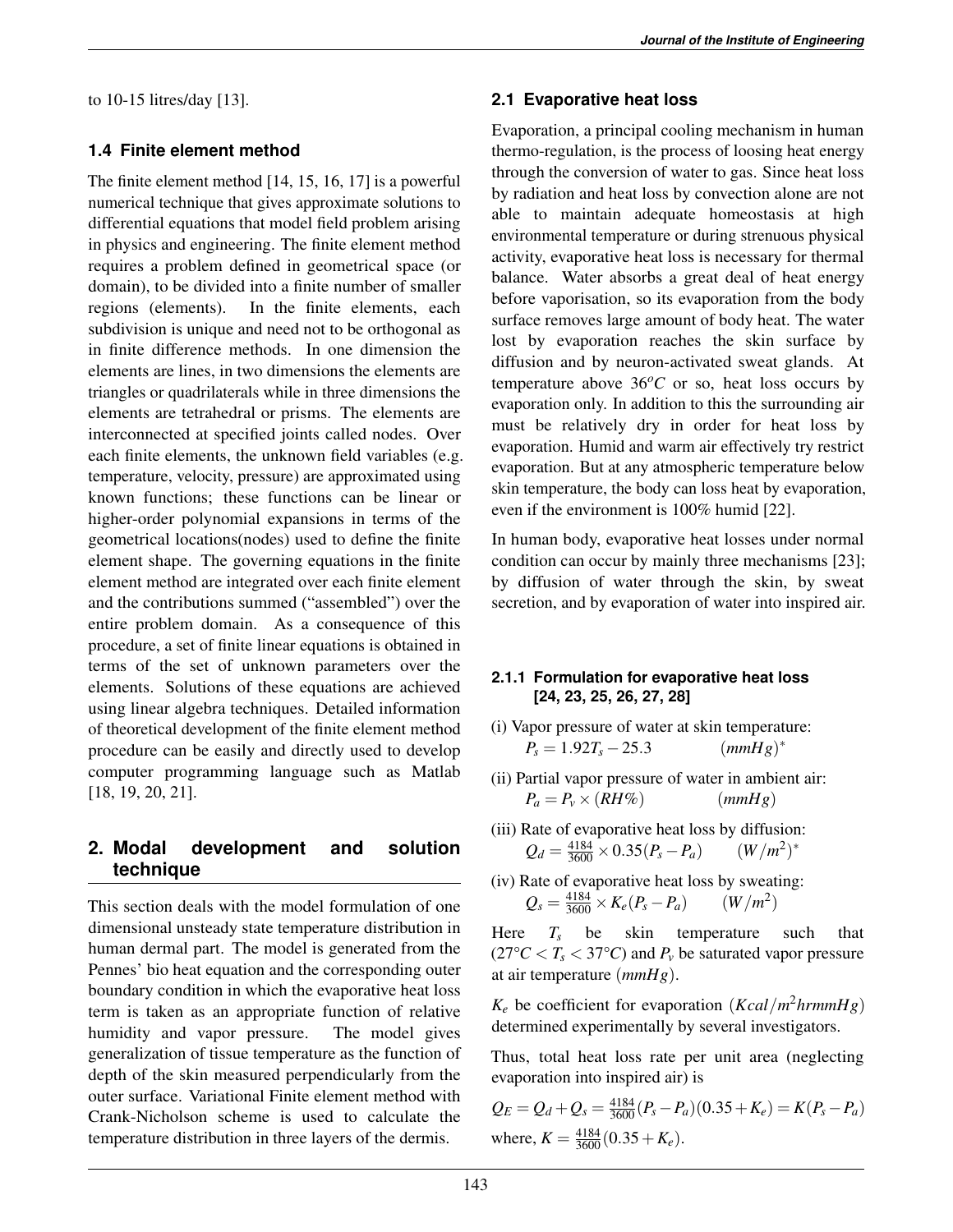Therefore,

$$
Q_E = LE = K \left[ 1.92 \times T_s - 25.3 - P_v \times \frac{RH}{100} \right] \quad (W/m^2)
$$

which is equivalent to

$$
Q_E = LE = \frac{6K}{4189} \left[ 1.92 \times T_s - 25.3 - P_v \times \frac{RH}{100} \right] \tag{1}
$$
\n
$$
(cal/min cm^2)
$$

Where,

L = latent heat of evaporation(*cal*/*gm*);

E = rate of evaporation  $(gm/min cm^2)$ .

*[\* imbalances of units in RHS and LHS are due to scale out of the constants for convenience.]*

#### **2.2 Model formulations**

Governing Equation: Pennes' bio heat equation: The bioheat transfer equation for temperature distribution in the dermal part of a human in rest mainly consists of three components: conduction through tissue (diffusion of heat), blood perfusion (blood flow in the blood vessels) and metabolic heat generation. Thus the rate of total heat Q in tissue medium with respect to time t is given as [\[29\]](#page-9-4):

<span id="page-3-0"></span>
$$
\frac{\partial Q}{\partial t} = \left(\frac{\partial Q}{\partial t}\right)_{Df} + \left(\frac{\partial Q}{\partial t}\right)_{Pf} + \left(\frac{\partial Q}{\partial t}\right)_{Mb} \quad (2)
$$

Where,

 $Q =$  total heat flow per unit volume of tissue element (*cal*.*cm*−<sup>3</sup> ),

∂*Q*  $\frac{\partial Q}{\partial t}$  = the rate of total heat exchange per unit volume of tissue element (*cal*.*cm*−3*min*−<sup>1</sup> ),

and terms with different suffices on the right side indicates the rate of heat exchange due to diffusion (Df), perfusion (Pf) and metabolism (Mb) respectively.

Formulating heat exchange due to diffusion by using Fourier's Law of conduction, due to perfusion by using Fick's law of perfusion and assuming metabolism term as S, we get, from equation [2,](#page-3-0)

$$
\frac{\partial Q}{\partial t} = \nabla.(K\nabla T) + \rho_b c_b w_b (T_A - T) + S
$$

Writing  $\partial Q = \rho v c \partial T$  (here Q is heat flow per unit volume so  $v = 1$ ) and  $\rho_b c_b w_b = m_b c_b = M$ 

$$
\rho c \frac{\partial T}{\partial t} = \nabla \cdot (K \nabla T) + M(T_A - T) + S \tag{3}
$$

where,

 $T =$  the temperature of tissue element at time t at a distance x measured from the outer surface of skin perpendicularly into the tissue element( ${}^{\circ}C$ ),  $\rho$  = tissue density (*gm*/*cm*<sup>3</sup>), K = tissue thermal conductivity  $\left(\frac{cal}{cm}\right)^{2}$ ,  $c = t$  issue specific heat capacity  $\left(\frac{cal}{gm} \, {}^{\circ}C\right)$ ,

 $m_b$  = blood mass flow rate (*gm*/*cm*<sup>3</sup> *min*),  $c_b$  = blood specific heat capacity (*cal*/*gm*  $\degree$ *C*),  $\rho_b$ = blood density  $(gm/cm^3)$ ,  $w_b$  = blood perfusion rate  $(g_m/min \, cm^3)$ ,  $T_A$  = arterial blood temperature ( ${}^{\circ}C$ ), S = metabolic heat generation rate  $(cal/cm<sup>3</sup>.min)$ ,  $M = m_b c_b = (cal/cm^3.min),$  $\nabla T = i \frac{\partial T}{\partial x}$  $\frac{\partial I}{\partial x}$ .

Equation [3](#page-3-1) is the second order partial differential equation, a modification of universally famous as Pennes' Bioheat Equation [\[30\]](#page-9-5) introduced by Harry H. Pennes' in 1948.

#### **2.3 Finite element discretization**

The human dermal part is divided into three natural layers - epidermis, dermis and subcutaneous tissue. Schematic diagram of temperature distribution model in three layers is as shown in figure [1.](#page-3-2)

<span id="page-3-2"></span>

**Figure 1:** Finite Element Discretization of Layers of Skin

Here,

 $l_1$ ,  $l_2 - l_1$  and  $l_3 - l_2$  are thickness of epidermis, dermis and subcutaneous tissue respectively

 $T^{(i)}(x) = T^{(i)}$  = temperature function for  $l_{i-1} < x < l_i$ with  $l_0 = 0$ ;  $i = 1, 2, 3$ 

<span id="page-3-1"></span> $T_i$  = nodal temperature at  $x = l_i$  with  $l_0 = 0$  (outer surface);  $i = 0, 1, 2, 3$ 

The temperature distribution function  $T^{(i)}(x)$  is given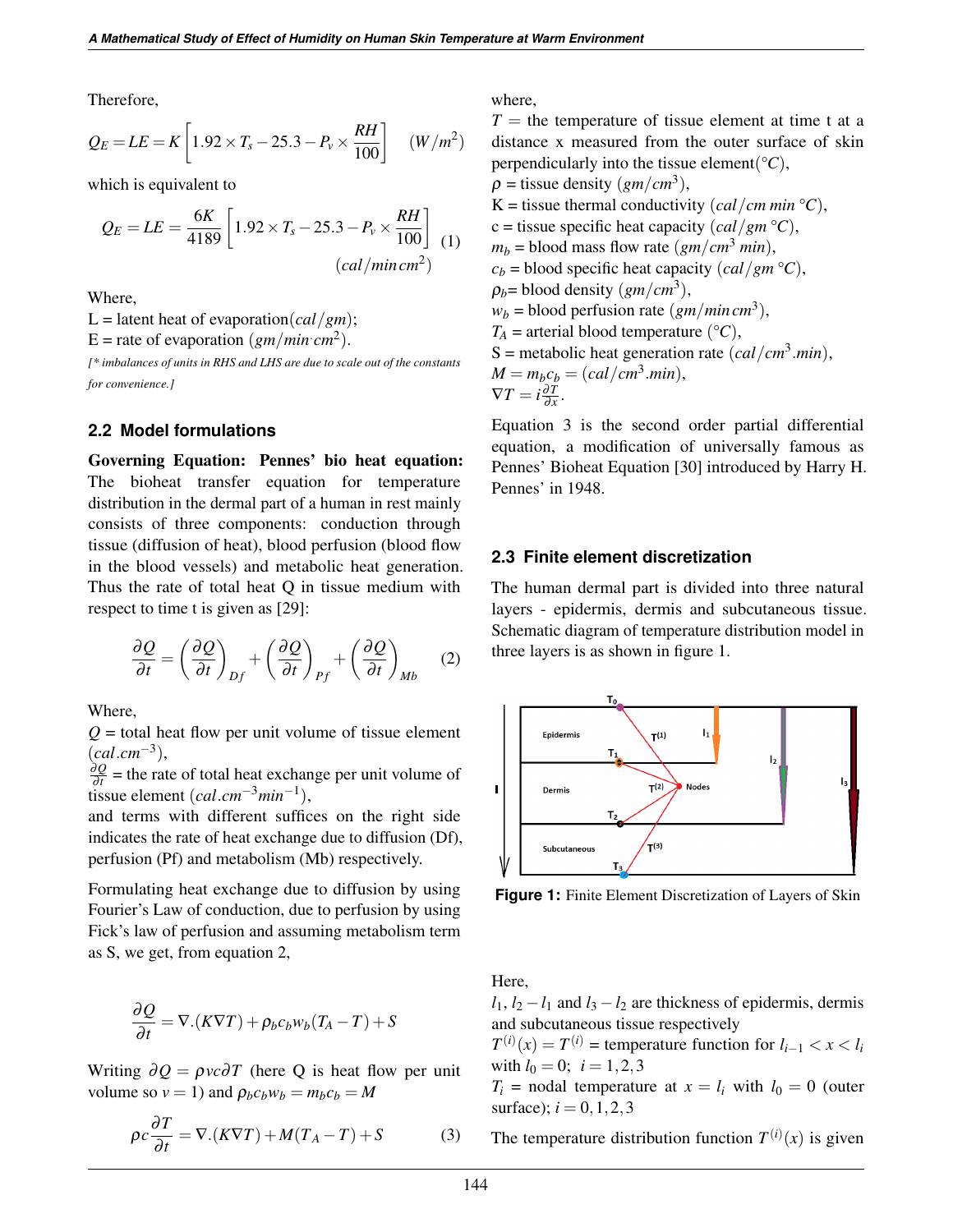by [\[31\]](#page-9-6) :

$$
T^{(i)}(x) = \frac{l_i T_{i-1} - l_{i-1} T_i}{l_i - l_{i-1}} + \frac{T_i - T_{i-1}}{l_i - l_{i-1}} x
$$
  
with  $l_0 = 0, T^i = T_i$  for  $x = l_i$ ,  $i = 0, 1, 2, 3$ 

### **2.4 Boundary conditions**

Outer Boundary Condition : Since the loss of heat from the skin surface due to conduction, convection and radiation to be considered, so the outer boundary condition is [\[31\]](#page-9-6)

<span id="page-4-0"></span>
$$
K\frac{\partial T}{\partial x}\Big|_{\text{skin surface}} = h(T - T_a) + LE = h(T - T_a) + Q_e
$$
 (4)

where,

h = combined heat transfer coefficient due to convection and radiation,

 $T_a$  = atmospheric temperature ( ${}^{\circ}C$ ), and

∂*T*  $\frac{\partial I}{\partial x}$  = the directional derivative of T along the normal to the skin surface  $(^{\circ}C/cm)$ .

Inner Boundary Condition: The human body maintains its core temperature at a uniform temperature at 37°*C*, so the boundary condition condition at the inner boundary is taken as  $T(l_3) = T_3 = T_b = 37$ °C.

### **2.5 Variational form of the model and its solution**

The Euler-Lagrange's equation of the partial differential equation (3) written in one dimensional unsteady case, together with outer boundary condition [\(4\)](#page-4-0), can be expressed in variational integral form as [\[31\]](#page-9-6):

<span id="page-4-1"></span>
$$
I[T(x,t)] =
$$
  
\n
$$
\frac{1}{2} \int_0^l \left[ K \left( \frac{dT}{dx} \right)^2 + M(T_A - T)^2 - 2ST + \rho c \frac{\partial T^2}{\partial t} \right] dx
$$
  
\n
$$
+ \lambda \left[ \frac{1}{2} h(T - T_a)^2 + Q_e T \right]
$$
\n(5)

Where,  $l = l_3 = l_1 + (l_2 - l_1) + (l_3 - l_2)$  $=$  thickness of SST region Here  $\lambda = 1$  for  $0 \le x \le l_1$  and  $\lambda = 0$  for otherwise.

Let  $I_1$ ,  $I_2$  and  $I_3$  are the element wise integral values for epidermis region, dermis region and subcutaneous tissue

respectively. Then the integral  $I[T(x,t)]$  in equation [5](#page-4-1) can be expressed in terms of finite element discretization as:

$$
I_{1} = \frac{1}{2} \int_{0}^{l_{l}} \left[ K_{1} \left( \frac{dT^{(1)}}{dx} \right)^{2} + M_{1} \left( T_{A} - T^{(1)} \right)^{2} - 2S_{1}T^{(1)}
$$
  
+  $\rho_{1}c_{1} \frac{\partial T^{(1)}}{\partial t} \right] dx + \lambda \left[ \frac{1}{2}h(T - T_{a})^{2} + Q_{e}T \right]$   

$$
I_{2} = \frac{1}{2} \int_{l_{1}}^{l_{2}} \left[ K_{2} \left( \frac{dT^{(2)}}{dx} \right)^{2} + M_{2} \left( T_{A} - T^{(2)} \right)^{2} - 2S_{2}T^{(2)}
$$
  
+  $\rho_{2}c_{2} \frac{\partial T^{(2)}}{\partial t} \right] dx$   

$$
I_{3} = \frac{1}{2} \int_{l_{2}}^{l_{3}} \left[ K_{3} \left( \frac{dT^{(3)}}{dx} \right)^{2} + M_{3} \left( T_{A} - T^{(3)} \right)^{2} - 2S_{3}T^{(3)}
$$
  
+  $\rho_{3}c_{3} \frac{\partial T^{(3)}}{\partial t} \right] dx$ 

where,

 $K_i$  be thermal conductivity rate,  $S_i$  be metabolic rate,  $M_i = (\rho_b w_b c_b)_i$  $\rho_i$ , be density, and *c<sup>i</sup>* be specific heat capacity; all for  $l_{i-1} < x < l_i$  with  $l_0 = 0$ .

On solving the above equations, we get,

$$
I_1 = A_1 + B_1 T_0 + D_1 T_o^2 + E_1 T_1^2 + F_1 T_0 T_1
$$
  
+  $\alpha_1 \frac{d}{dt} (T_0^2 + T_1^2 + T_0 T_1)$   

$$
I_2 = A_2 + B_2 T_1 + C_2 T_2 + D_2 T_1^2 + E_2 T_2^2 + F_2 T_1 T_2
$$
  
+  $\alpha_2 \frac{d}{dt} (T_1^2 + T_2^2 + T_1 T_2)$   

$$
I_3 = A_3 + B_3 T_2 + C_3 T_3 + D_3 T_2^2 + E_3 T_3^2 + F_3 T_2 T_3
$$
  
+  $\alpha_3 \frac{d}{dt} (T_2^2 + T_3^2 + T_2 T_3)$ 

where  $A_k$ ,  $B_k$ ,  $C_k$ ,  $D_k$ ,  $E_k$ ,  $F_k$  ( $k = 1, 2, 3$ ) are all constants whose value depends upon physical and physiological parameters  $(h, T_a, L, E, K_i, l_i, M_i, S_i, \rho_i, c_i, m_i, T_b)$  of dermal part [\[29\]](#page-9-4). Here  $T_A = 0$  (assumption) in epidermis region and  $T_A = T_b$  otherwise.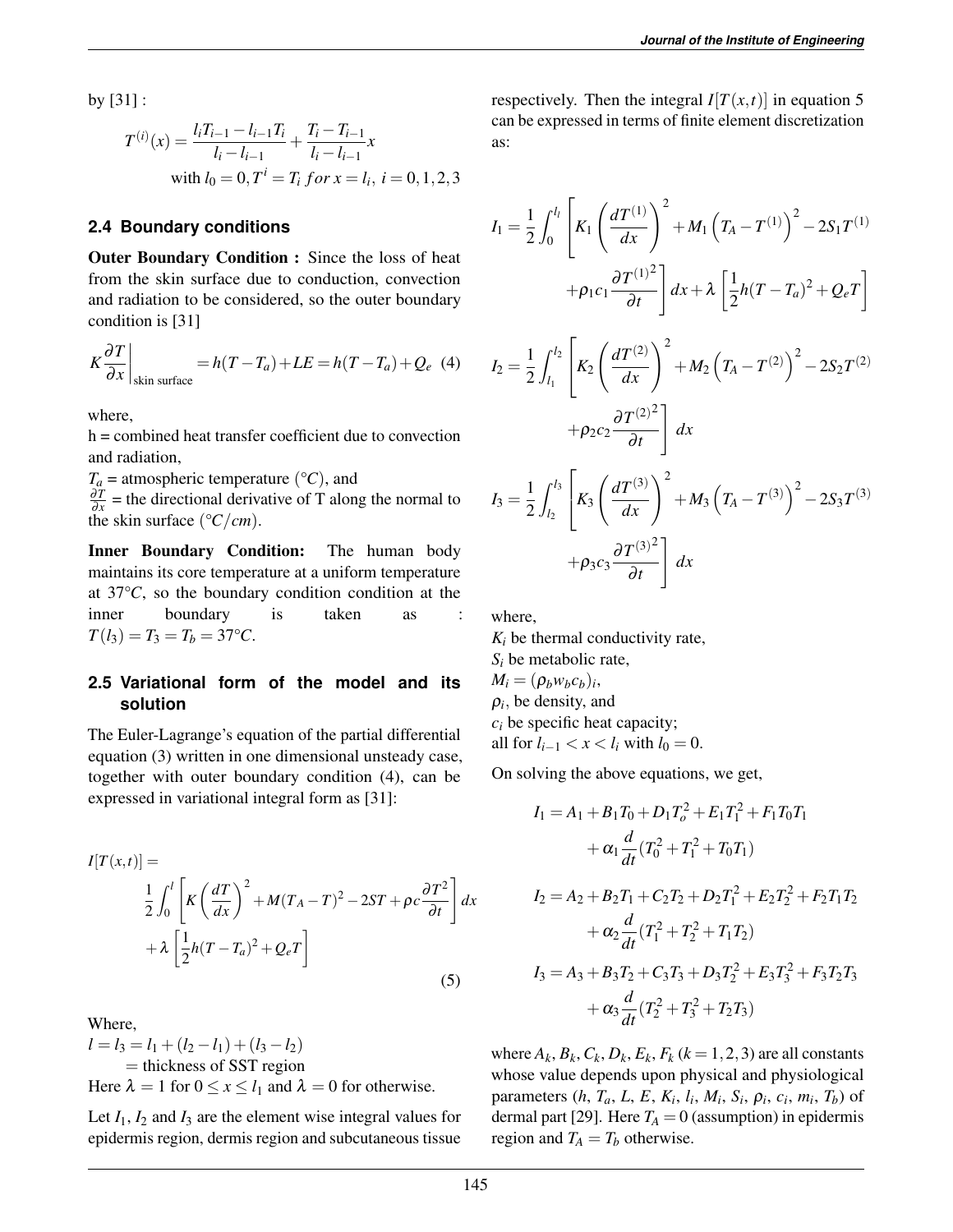As a next step to finite element method, differentiating *I*<sub>1</sub>, *I*<sub>2</sub> and *I*<sub>3</sub> with respect to *T*<sub>0</sub>, *T*<sub>1</sub> and *T*<sub>2</sub>, setting  $\frac{dI}{dT_i} = 0$ , for  $i = 0,1,2$ .  $T_3 = T_b = 37^{\circ}C$  and simplifying gives the matrix equation as

<span id="page-5-0"></span>
$$
PT + Q\dot{T} = R \tag{6}
$$

where,

$$
P = \begin{pmatrix} 2D_1 & F_1 & 0 \\ F_1 & 2(D_2 + E_1) & F_2 \\ 0 & F_2 & 2(D_3 + E_2) \end{pmatrix}
$$
  
\n
$$
Q = \begin{pmatrix} 2\alpha_1 & \alpha_1 & 0 \\ \alpha_1 & 2(\alpha_1 + \alpha_2) & \alpha_2 \\ 0 & \alpha_2 & 2(\alpha_2 + \alpha_3) \end{pmatrix}
$$
  
\n
$$
T = \begin{pmatrix} T_0 \\ T_1 \\ T_2 \end{pmatrix} \quad \dot{T} = \begin{pmatrix} \frac{dT_0}{dt} \\ \frac{dT_1}{dt} \\ \frac{dT_2}{dt} \end{pmatrix} \quad R = \begin{pmatrix} -B_1 \\ -B_2 \\ -C_2 - B_3 - F_3 T_3 \end{pmatrix}
$$

We use iterative method and the Crank -Nicolson method to solve the equation [\(6\)](#page-5-0). The Crank -Nicolson method of the above equation [\(6\)](#page-5-0) can be written as

$$
\left(Q + \frac{\triangle t}{2}P\right)T^{(i+1)} = \left(Q - \frac{\triangle t}{2}P\right)T^{(i)} + \triangle tR. \tag{7}
$$

 $\triangle t$  is the initial time interval and  $T^{(0)}$  is the initial nodal temperature in  $3 \times 1$  matrix form and we may assume the linear equation for  $T^{(0)}$  as:

<span id="page-5-1"></span>
$$
T(x,0) = T_0 + \kappa x \tag{8}
$$

 $\kappa$  in equation [\(8\)](#page-5-1) is constant, whose numerical value is determined by taking the known value  $T_3 = T_b = 37$ °C at  $x = l_3$ .

### **3. Result and Discussion**

#### **3.1 Parameter Values**

For simulation to numerical results of the model, the parameter values are taken as follows:

**Table 1:** Thickness of skin layers and initial nodal temperatures at  $T_a = 35^{\circ}C$ 

| <b>Skin layers</b><br>boundary | Depth from<br>outer surface<br>(cm) | <b>Initial nodal</b><br>temperature<br>$(^\circ C)$ |  |
|--------------------------------|-------------------------------------|-----------------------------------------------------|--|
| lo                             |                                     | $T_0 = 35.20$                                       |  |
| l1                             | 0.10                                | $T_1 = 35.44$                                       |  |
| lэ                             | 0.50                                | $T_2 = 36.40$                                       |  |
| l٦                             | 0.75                                | $T_3 = 37$                                          |  |
| Source                         | [31]                                | eq. $8$                                             |  |

**Table 2:** Layer-wise steady values of  $K$ ,  $S$ ,  $M$ ,  $\rho$  and  $c$ ([\[31\]](#page-9-6), [\[32\]](#page-9-7), [\[33\]](#page-9-8), [\[34\]](#page-9-9), [\[35\]](#page-9-10))

| <b>Parameters</b>        | <b>Values</b>     | Units                      |  |
|--------------------------|-------------------|----------------------------|--|
| $K_1, K_2, K_3$          | 0.03, 0.045, 0.06 | $cal/cmmin$ °C             |  |
| $S_1, S_2, S_3$          | 0, s, s           | cal/cm <sup>3</sup> min    |  |
| $M_1, M_2, M_3$          | 0, m, m           | $cal/cm^3$ min $^{\circ}C$ |  |
| $\rho_1, \rho_2, \rho_3$ | 1.05, 0.996, 1.05 | gm/cm <sup>3</sup>         |  |
| $c_1, c_2, c_3$          | 0.83, 0.38, 0.38  | $cal/gm$ °C                |  |

**Table 3:** The values of required parameters at  $T_a = 35^{\circ}C$ 

| <b>Parameters</b>            | Values            | <b>Units</b>                           | <b>Sources</b>   |
|------------------------------|-------------------|----------------------------------------|------------------|
| T,                           | 35.20             | $\circ$                                | [36]             |
| Р.,                          | 41.82             | mmHg                                   | [24]             |
| $m = m_h c_h$                | 0.0315            | cal/cm <sup>3</sup> min <sup>o</sup> C | [33, 34, 32]     |
| S                            | 0.018             | cal/cm <sup>3</sup> min                | [33, 34, 32, 35] |
| $K_{\scriptscriptstyle\rho}$ | $10.17v_a^{0.37}$ | $kcal/m^2$ hr mmHg                     | [28, 23]         |
| $v_a$                        | 0.5               | m/s                                    | assumption       |

Note:  $h = 0$  ( *cal/cm<sup>2</sup>min*<sup>°</sup>*C*) at warm ( $T_a = 35$ <sup>°</sup>*C*) environment [\[37,](#page-9-12) [35,](#page-9-10) [32\]](#page-9-7).

#### **3.2 Result and Discussion**

The effect of relative humidity (RH) on temperature distribution in human dermal part at different environmental conditions, based on the above parameters is obtained by solving Eqn. [\(6\)](#page-5-0) derived in finite element method. The results obtained at different RH are tabulated and graphed for the comparison of temperatures profile.

As warm conditions, ambient temperature  $T_a = 35 \degree C$  is taken and nodal temperatures on the layers of skin are plotted against different relative humidities from 0% to 100% at a constant wind velocity of 0.5 *m*/*s*.

By observing the table [4](#page-6-0) and graphs [\(2,](#page-6-1) [3\)](#page-7-0), it can be noted that change in relative humidity causes the significant fluctuation in nodal temperatures indicating an essential amount of heat loss by evaporation. So it can be concluded that at the warm ambient temperature (below skin temperature), variations in RH are crucial in human thermo-regulation. This is because sufficient amount of sweating takes place for evaporation to cool down the body in this warm temperature. At such condition evaporation is the major cooling mechanisms for thermal balance. But evaporation can occur if surrounding air can hold water vapor. So higher humidity causes decrease in evaporation rate which restricts cooling mechanism and hence each nodal temperature rises at higher humidities (80%−100%).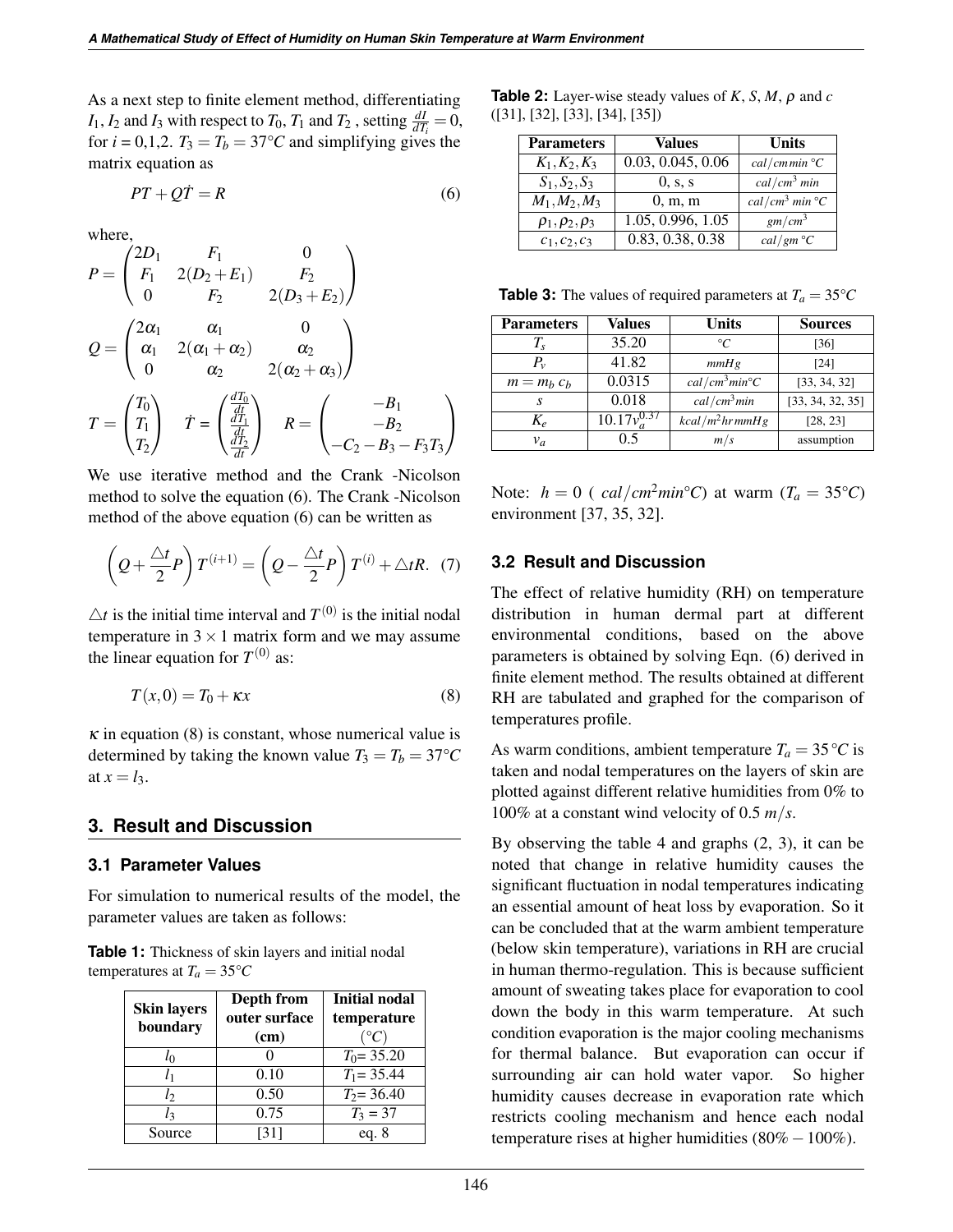<span id="page-6-0"></span>

| <b>RH</b> | Nodal temperatures           | Nodal temperatures                | $Q_e$ at $t = 30$ min.    | E at $t = 30$ min. |
|-----------|------------------------------|-----------------------------------|---------------------------|--------------------|
| $(\%)$    | $[T_0: T_1: T_2]_{t=0}$ (°C) | $[T_0: T_1: T_2]_{t=30}$ (°C)     | (cd/min cm <sup>2</sup> ) | $(Kg/hrm^2)$       |
| $\theta$  | 35.20:35.44:36.40            | 28.17:30.09:34.89                 | 0.5770                    | 1.0763             |
| 10        | 35.20:35.44:36.40            | 29.05:30.78:35.10                 | 0.5200                    | 0.9699             |
| 20        | 35.20:35.44:36.40            | 29.93:31.47:35.31                 | 0.4629                    | 0.8634             |
| 30        | 35.20:35.44:36.40            | 30.81:32.16:35.53                 | 0.4058                    | 0.7569             |
| 40        | 35.20:35.44:36.40            | 31.69:32.85:35.74                 | 0.3487                    | 0.6505             |
| 50        | 35.20:35.44:36.40            | 32.56:33.54:35.95                 | 0.2917                    | 0.5440             |
| 60        | 35.20:35.44:36.40            | 33.45:34.23:36.16                 | 0.2346                    | 0.4376             |
| 70        | 35.20:35.44:36.40            | 34.32:34.92:36.37                 | 0.1775                    | 0.3311             |
| 80        | 35.20:35.44:36.40            | $\overline{35.20}$ : 35.61: 36.58 | 0.1204                    | 0.2246             |
| 90        | 35.20:35.44:36.40            | 36.08 : 36.29 : 36.80             | 0.0633                    | 0.1182             |
| 100       | 35.20:35.44:36.40            | 36.96 : 36.98 : 37.01             | 0.0063                    | 0.0117             |

**Table 4:** Nodal temperatures, evaporative heat loss rate *Q<sup>e</sup>* & sweat rate *E* at different RH

<span id="page-6-1"></span>

**Figure 2:** Effect of RH on nodal temperatures at  $T_a = 35 \degree C$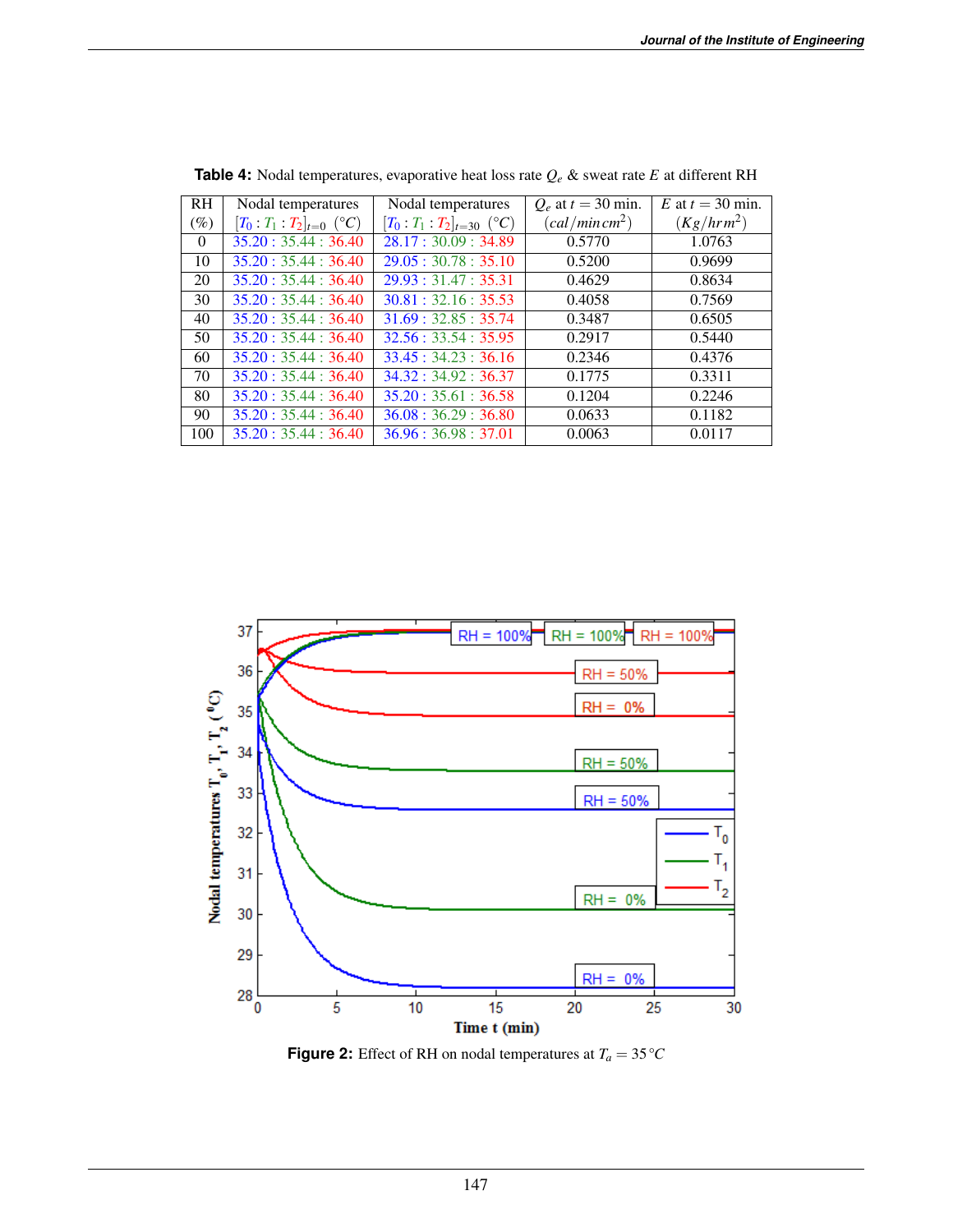<span id="page-7-0"></span>

**Figure 3:** Effect of RH on individual nodal temperatures at  $T_a = 35 \degree C$ 

# **4. Conclusion**

In the present study, the mathematical model for evaporative heat loss rate during various RH is formulated, and by implementing it in Pennes' bio-heat equation, a transient one-dimensional mathematical modeling of the human thermoregulatory system has been developed using finite element technique by creating a discretization of the skin into three layers epidermis, dermis and subcutaneous tissue. The numerical solution of the model equation is obtained by the Crank-Nicholson scheme. A Program written in Matlab code is used to determine temperature distribution in each layer.

From the study, it can be concluded that higher humidity reduces the evaporation rate causing an increase in nodal temperatures and converse phenomena occurs for lower humidity. This occurrence is more affecting in warm environmental conditions. In this model, thermal conductivity, metabolic rate, mass flow rate (m) are taken as zero in the epidermis layer, and constant in inner layers. It is assumed that, at the warm environment, major cooling mechanism is evaporation. The model has a limit of the time-independent study of evaporation rate, perfusion rate, metabolic rate and other control parameters. But these parameters can be considered as time dependent to handle realistic situation. The errors in FEM simulated result can be minimized by subdividing the elements into sub-elements. It may increase the mathematical computational complexities, computation cost and time.

This study can be extended in two or three dimensional cases and in more layers. Further study on this topic may help in medical area to suggest and evaluate new treatment strategies for the cases concerning problems on body temperature, sweating effect, heat disorder, skin problem, eye problem, dehydration etc. at different environmental conditions. The effect of humidity on skin temperature at hot and cold conditions may be attentive topics for the researchers concerning outdoor players, athletes, marathon runner etc. and so this study is useful to deal with their thermal imbalance, dehydration and other problems at extremely humid conditions. In military services, army has to suffer from undesirable weather and environment. In this case, this study may suggest an essential plan for his thermal comfort. This model may be effective in skin treatment production like skin creams for different environmental regions. An experimental, extended and advanced study on this topic may help to build defensive strategies on the transmission of viral diseases such as Covid-19 at different humid environments. It gives a good idea to maintain the skin and core temperatures of a patient in the isolation room by adjusting the humidity so that an investigated intentional body temperature should be able to fight against the virus and neutralize them quickly.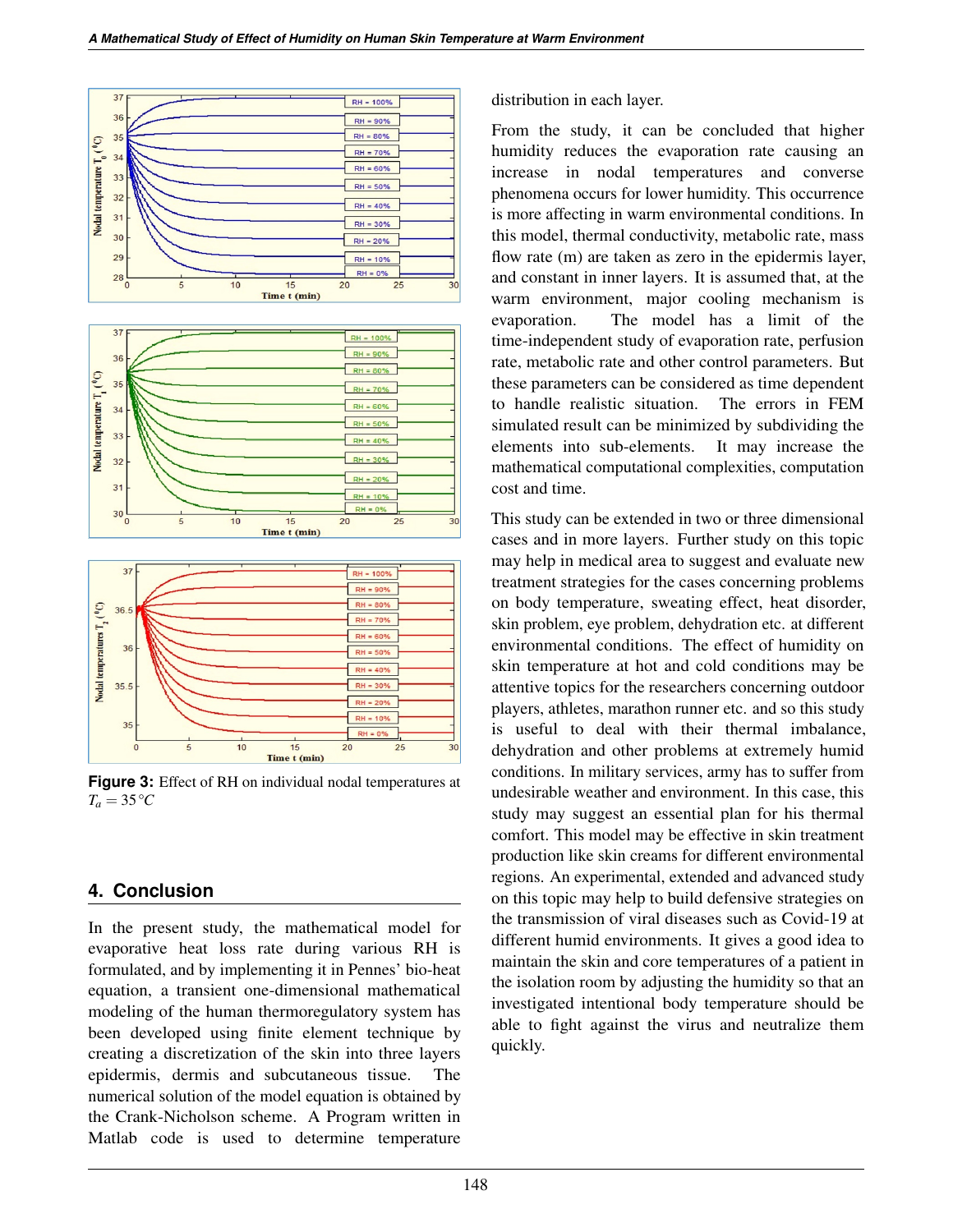# **References**

- <span id="page-8-0"></span>[1] "Thermoregulation," [https://www.healthline.com/](https://www.healthline.com/health/thermoregulation) [health/thermoregulation,](https://www.healthline.com/health/thermoregulation) 2012, (Accessed on 05/29/2016).
- <span id="page-8-1"></span>[2] H. S. Sharma, *Neurobiology of hyperthermia*, 1st ed. Elsevier, 2007, pp. 175–177, 485.
- <span id="page-8-2"></span>[3] I. Holmér, P.-O. Granberg, and G. Dahlstrom, *Cold environments and cold work: Encyclopaedia of Occupational Health and Safety*, 4th ed. Part VI-General Hazards, Chapter 42: Heat and Cold, ILO, Canada, 1998, ISBN 978-9221092032.
- <span id="page-8-3"></span>[4] S. Quast and O. Kimberger, *The significance of core temperature – Pathophysiology and measurement methods.* Dräger Medical GmbH, Germany, 2014, pp. 12–13.
- <span id="page-8-4"></span>[5] "Nws heat index," [www.nws.noaa.gov,](www.nws.noaa.gov) National Oceanic and Atmospheric Administration, National Weather Service, USA, (Accessed on 12-23-2016).
- <span id="page-8-5"></span>[6] J. Mercola, "Effect of low humidity," [https://articles.mercola.com/sites/articles/archive/](https://articles.mercola.com/sites/articles/archive/2014/01/13/low-humidity-health-effects.aspx) [2014/01/13/low-humidity-health-effects.aspx,](https://articles.mercola.com/sites/articles/archive/2014/01/13/low-humidity-health-effects.aspx) 2014.
- <span id="page-8-6"></span>[7] G. J. Harper, "Airborne micro-organisms: survival tests with four viruses," *Epidemiology & Infection*, vol. 59, no. 4, pp. 479–486, 1961.
- <span id="page-8-7"></span>[8] G. J. Harper, "The influence of environment on the survival of airborne virus particles in the laboratory," *Archiv für die gesamte Virusforschung*, vol. 13, no. 1-3, pp. 64–71, 1963.
- <span id="page-8-8"></span>[9] Y. Sunwoo, C. Chou, J. Takeshita, M. Murakami, and Y. Tochihara, "Physiological and subjective responses to low relative humidity," *J. Physiol. Anthropol.*, vol. 25, no. 1, pp. 7–14, 2006.
- <span id="page-8-9"></span>[10] M. P. Ward, S. Xiao, and Z. Zhang, "Humidity is a consistent climatic factor contributing to sars-cov-2 transmission," *Transboundary and Emerging Diseases*, vol. 67, no. 6, pp. 3069–3074, 2020.
- <span id="page-8-10"></span>[11] A. Sandoiu, "How humidity may affect covid-19 outcome," [https:](https://www.medicalnewstoday.com/articles/how-humidity-may-affect-covid-19-outcome) [//www.medicalnewstoday.com/articles/](https://www.medicalnewstoday.com/articles/how-humidity-may-affect-covid-19-outcome) [how-humidity-may-affect-covid-19-outcome,](https://www.medicalnewstoday.com/articles/how-humidity-may-affect-covid-19-outcome) April 2020.
- <span id="page-8-11"></span>[12] V. Bradshaw, *The building environment: Active and passive control systems*, 6th ed. John Wiley & Sons, 2006, ISBN 978-0-471-68965-2.
- <span id="page-8-12"></span>[13] G. W. Mack and E. R. Nadel, "Body fluid balance" during heat stress in humans," *Comprehensive Physiology*, pp. 187–214, 2010.
- <span id="page-8-13"></span>[14] D. W. Pepper and J. C. Heinrich, *The Finite Element Method, Basic Concepts and Applications*, 2nd ed. CRC Press, Taylor and Frabcis Group, 2006, iSBN 1-59169-027-7.
- <span id="page-8-14"></span>[15] J. N. Reddy, *An introduction to the finite element method*, 2nd ed. Tata McGraw Hill, New Delhi, 1993.
- <span id="page-8-15"></span>[16] S. S. Rao, *The finite element method in Engineering*. Elsevier, 2009.
- <span id="page-8-16"></span>[17] R. D. Cook, D. S. Malkus, M. E. Plesha, and R. J. Witt, *Concepts and Applications of finite element Analysis*, 4th ed. John Willey & Sons (Asia), 2004, ISBN:978-81-265-1336-9.
- <span id="page-8-17"></span>[18] R. Pratap, *Getting Started with MATLAB 7: A Quick Introduction for Scientists and Engineers*. Oxford University Press, USA, 2005, ISBN:0195179374.
- <span id="page-8-18"></span>[19] Y. K. Singh and B. B. Chaudhuri, *Matlab programming*. PHI Learning, New Delhi, 2010, ISBN: 978-81-203-3081-8.
- <span id="page-8-19"></span>[20] B. R. Hunt, R. L. Lipsman, and J. M. Rosenberg, *A Guide to MATLAB for Beginners and Experienced Users*. Cambridge University Press, Cambridge, New York, 2001, ISBN: 978-0-521-54086-5.
- <span id="page-8-20"></span>[21] P. I. Kattan, *MATLAB guide to finite elements: an interactive approach*, 2nd ed. Springer, 2006.
- <span id="page-8-21"></span>[22] G. Havenith, "Temperature regulation, heat balance and climatic stress," in *Extreme weather events and public health responses*. Springer, 2005, pp. 69–80.
- <span id="page-8-22"></span>[23] E. D. Yildirim, "A mathematical model of the human thermal system," M.Sc. Thesis, Graduate School of Engineering and Sciences of Izmir Institute of Technology, Izmir, Turkey, 2005.
- <span id="page-8-23"></span>[24] K. Atkins and M. Thompson, "A spreadsheet for partitional calorimetry," *Sportscience*, vol. 4, no. 3, 2000.